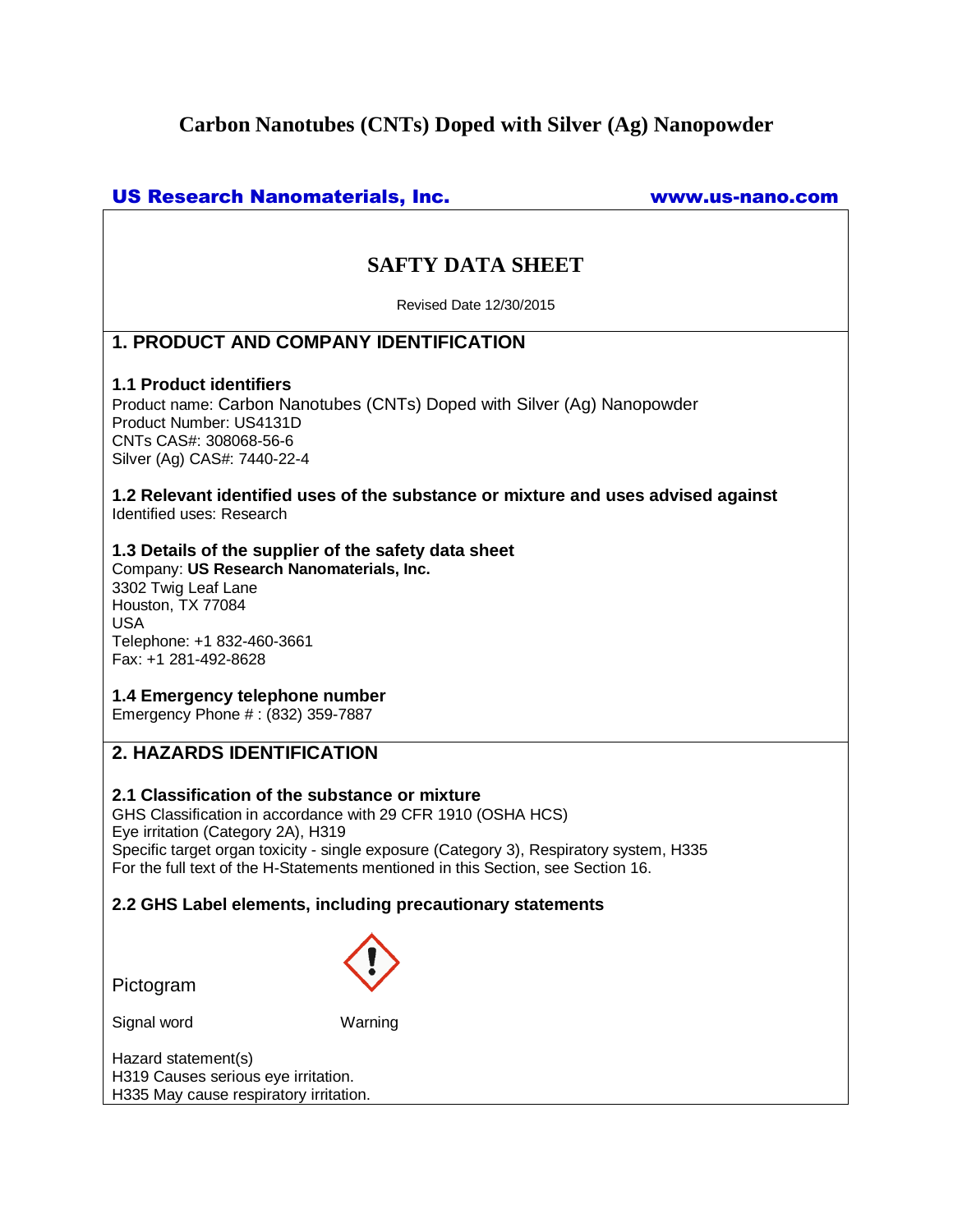Precautionary statement(s)

P261 Avoid breathing dust/ fume/ gas/ mist/ vapors/ spray.

P264 Wash skin thoroughly after handling.

P271 Use only outdoors or in a well-ventilated area.

P280 Wear protective gloves/ eye protection/ face protection.

P304 + P340 IF INHALED: Remove victim to fresh air and keep at rest in a position comfortable for breathing.

P305 + P351 + P338 IF IN EYES: Rinse cautiously with water for several minutes. Remove contact lenses, if present and easy to do. Continue rinsing.

P312 Call a POISON CENTER or doctor/ physician if you feel unwell.

P337 + P313 If eye irritation persists: Get medical advice/ attention.

P403 + P233 Store in a well-ventilated place. Keep container tightly closed.

P405 Store locked up.

P501 Dispose of contents/ container to an approved waste disposal plant.

**2.3 Hazards not otherwise classified (HNOC) or not covered by GHS** None

## **3. COMPOSITION/INFORMATION ON INGREDIENTS**

### **3.1 Substances**

CNTs CAS#: 308068-56-6 Silver (Ag) CAS#: 7440-22-4

## **4. FIRST AID MEASURES**

# **4.1 Description of first aid measures**

**General advice**

Consult a physician. Show this safety data sheet to the doctor in attendance.Move out of dangerous area. **If inhaled**

If breathed in, move person into fresh air. If not breathing, give artificial respiration. Consult a physician. **In case of skin contact**

Wash off with soap and plenty of water. Consult a physician.

**In case of eye contact**

Rinse thoroughly with plenty of water for at least 15 minutes and consult a physician.

**If swallowed**

Never give anything by mouth to an unconscious person. Rinse mouth with water. Consult a physician.

## **4.2 Most important symptoms and effects, both acute and delayed**

The most important known symptoms and effects are described in the labelling (see section 2.2) and/or in section 11

#### **4.3 Indication of any immediate medical attention and special treatment needed** no data available

## **5. FIREFIGHTING MEASURES**

## **5.1 Extinguishing media**

#### **Suitable extinguishing media**

Use water spray, alcohol-resistant foam, dry chemical or carbon dioxide.

## **5.2 Special hazards arising from the substance or mixture**

Carbon oxides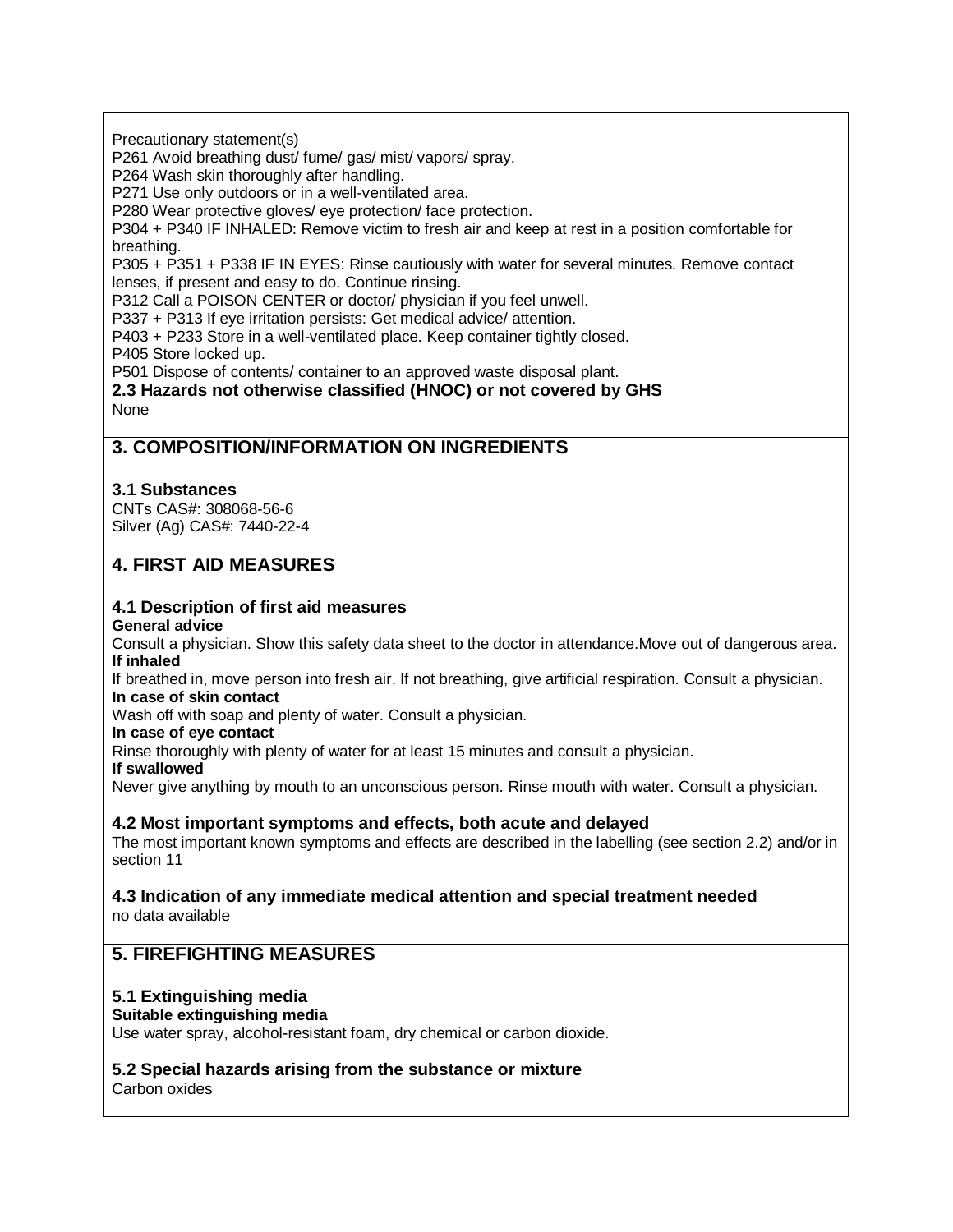## **5.3 Advice for firefighters**

Wear self contained breathing apparatus for firefighting if necessary.

### **5.4 Further information**

no data available

## **6. ACCIDENTAL RELEASE MEASURES**

#### **6.1 Personal precautions, protective equipment and emergency procedures**

Use personal protective equipment. Avoid dust formation. Avoid breathing vapours, mist or gas. Ensure adequate ventilation. Evacuate personnel to safe areas. Avoid breathing dust. For personal protection see section 8.

### **6.2 Environmental precautions**

Do not let product enter drains.

#### **6.3 Methods and materials for containment and cleaning up**

Pick up and arrange disposal without creating dust. Sweep up and shovel. Keep in suitable, closed containers for disposal.

### **6.4 Reference to other sections**

For disposal see section 13.

## **7. HANDLING AND STORAGE**

#### **7.1 Precautions for safe handling**

Avoid contact with skin and eyes. Avoid formation of dust and aerosols. Provide appropriate exhaust ventilation at places where dust is formed. Normal measures for preventive fire protection. For precautions see section 2.2.

#### **7.2 Conditions for safe storage, including any incompatibilities**

Keep container tightly closed in a dry and well-ventilated place.

#### **7.3 Specific end use(s)**

Apart from the uses mentioned in section 1.2 no other specific uses are stipulated

## **8. EXPOSURE CONTROLS/PERSONAL PROTECTION**

#### **8.1 Control parameters**

#### **Components with workplace control parameters**

Contains no substances with occupational exposure limit values.

#### **8.2 Exposure controls**

#### **Appropriate engineering controls**

Handle in accordance with good industrial hygiene and safety practice. Wash hands before breaks and at the end of workday.

#### **Personal protective equipment**

#### **Eye/face protection**

Safety glasses with side-shields conforming to EN166 Use equipment for eye protection tested and approved under appropriate government standards such as NIOSH (US) or EN 166(EU). **Skin protection**

### For any handling steps where the substance is in particulate form or in a suspension with pure water where the substance is not solubilized, the gloves must be comprised of material that successfully passes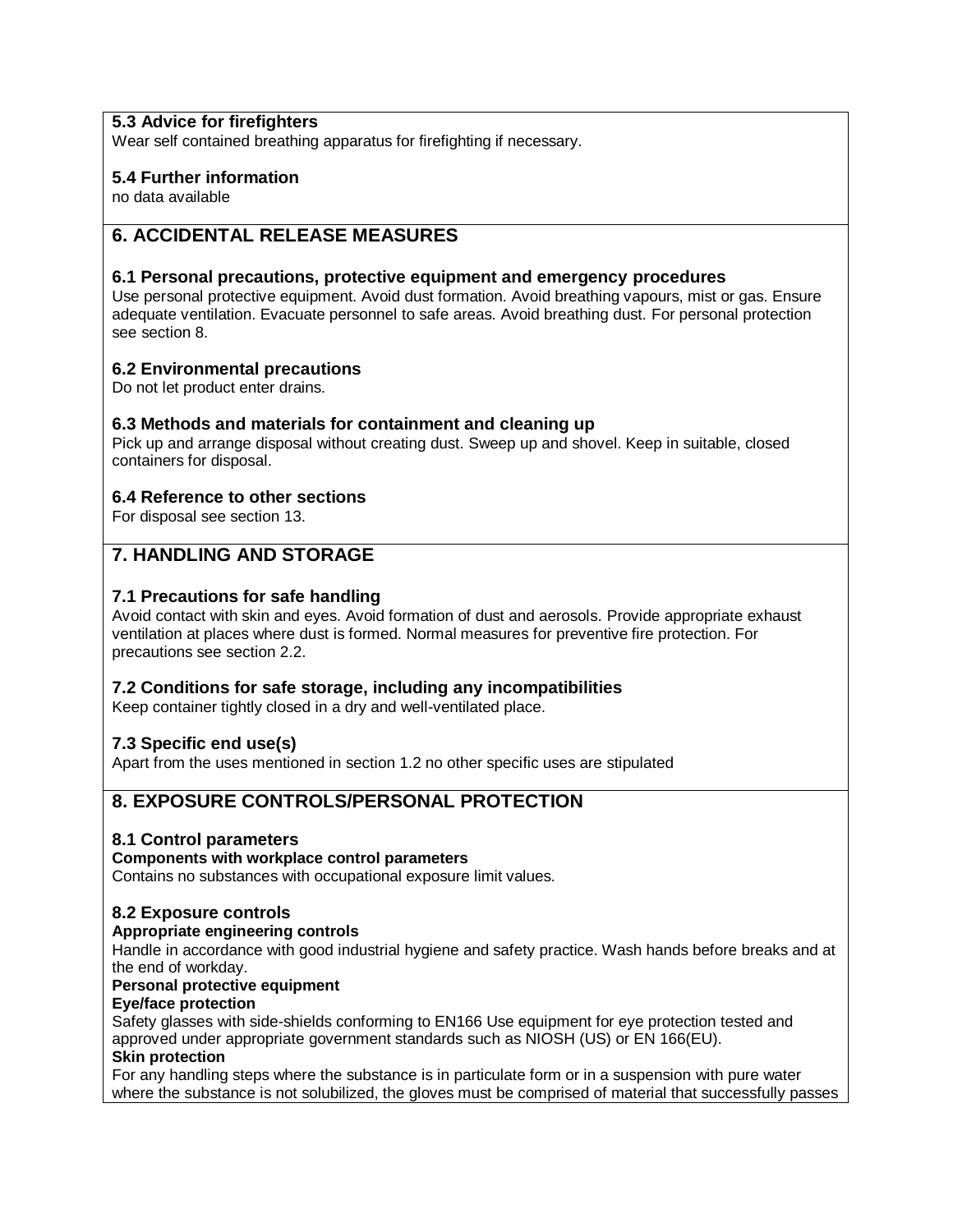ASTM F-1671. For any handling steps where the substance is part of a carrier liquid, other than the aqueous suspension noted in the previous paragraph, gloves must be comprised of material that successfully passes ASTM F-739 (continuous liquid contact method). Gloves must be changed before they show degradation and before the designated breakthrough time for the carrier liquid (as determined by the ASTM F-739 testing or by the manufacturer). Handle with gloves. Gloves must be inspected prior to use. Use proper glove removal technique (without touching glove's outer surface) to avoid skin contact with this product. Dispose of contaminated gloves after use in accordance with applicable laws and good laboratory practices. Wash and dry hands.

### **Body Protection**

Impervious clothing: The type of protective equipment must be selected according to the concentration and amount of the dangerous substance at the specific workplace.

#### **Respiratory protection**

The EPA mandates the use of full face respirators with minimum N100 grade cartridges if there is any risk of exposure to the dust. For nuisance exposures use type P95 (US) or type P1 (EU EN 143) particle respirator. For higher level protection use type OV/AG/P99 (US) or type ABEK-P2 (EU EN 143) respirator cartridges. Use respirators and components tested and approved under appropriate government standards such as NIOSH (US) or CEN (EU).

#### **Control of environmental exposure**

Do not let product enter drains.

# **9. PHYSICAL AND CHEMICAL PROPERTIES**

## **9.1 Information on basic physical and chemical properties**

a) Appearance: solid

b) Odour: no data available

- c) Odour Threshold: no data available
- d) pH: no data available

e) Melting point/freezing point: no data available

f) Initial boiling point and boiling range: no data available

g) Flash point: no data available

h) Evapouration rate: no data available

i) Flammability (solid, gas): no data available

j) Upper/lower flammability or explosive limits: no data available

k) Vapour pressure: no data available

l) Vapour density: no data available

m) Relative density: no data available

n) Water solubility: insoluble

o) Partition coefficient - noctanol/water: no data available

p) Auto-ignition temperature: no data available

q) Decomposition temperature: no data available

r) Viscosity: no data available

s) Explosive properties: no data available

t) Oxidizing properties: no data available

## **9.2 Other safety information**

no data available

## **10. STABILITY AND REACTIVITY**

## **10.1 Reactivity**

no data available

#### **10.2 Chemical stability**

Stable under recommended storage conditions.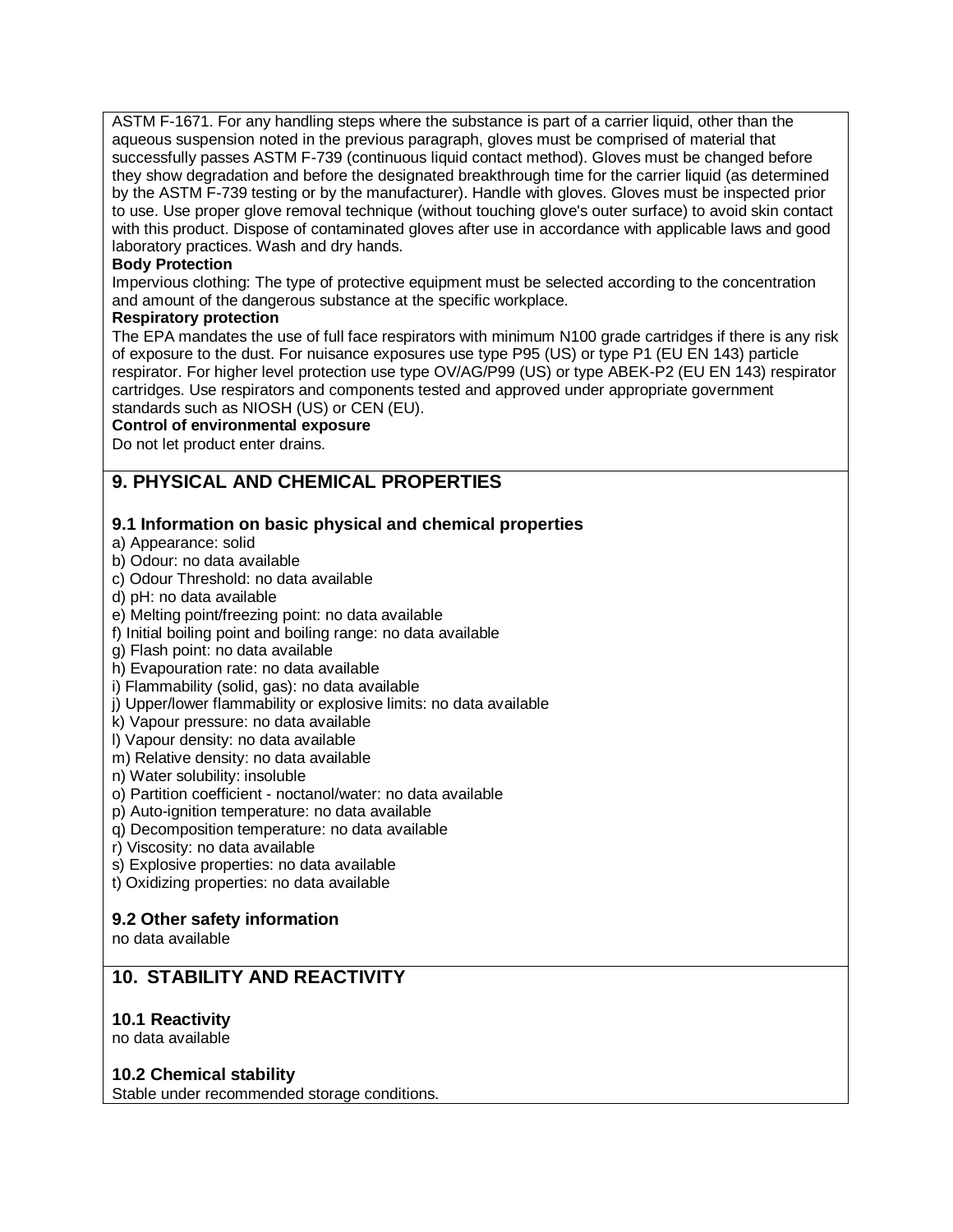### **10.3 Possibility of hazardous reactions**

no data available

#### **10.4 Conditions to avoid**

no data available

#### **10.5 Incompatible materials**

Strong oxidizing agents

#### **10.6 Hazardous decomposition products**

Other decomposition products - no data available In the event of fire: see section 5

## **11. TOXICOLOGICAL INFORMATION**

### **11.1 Information on toxicological effects**

### **Acute toxicity**

no data available Inhalation: no data available Dermal: no data available **Skin corrosion/irritation** no data available **Serious eye damage/eye irritation** no data available **Respiratory or skin sensitisation** no data available **Germ cell mutagenicity** no data available **Carcinogenicity** no data available **Reproductive toxicity** no data available **Specific target organ toxicity - single exposure** Inhalation - May cause respiratory irritation. **Specific target organ toxicity - repeated exposure** no data available **Aspiration hazard** no data available **Additional Information** RTECS: Not available To the best of our knowledge, the chemical, physical, and toxicological properties have not been thoroughly investigated.

## **12.ECOLOGICAL INFORMATION**

#### **12.1 Toxicity**

no data available

# **12.2 Persistence and degradability**

no data available

**12.3 Bioaccumulative potential** no data available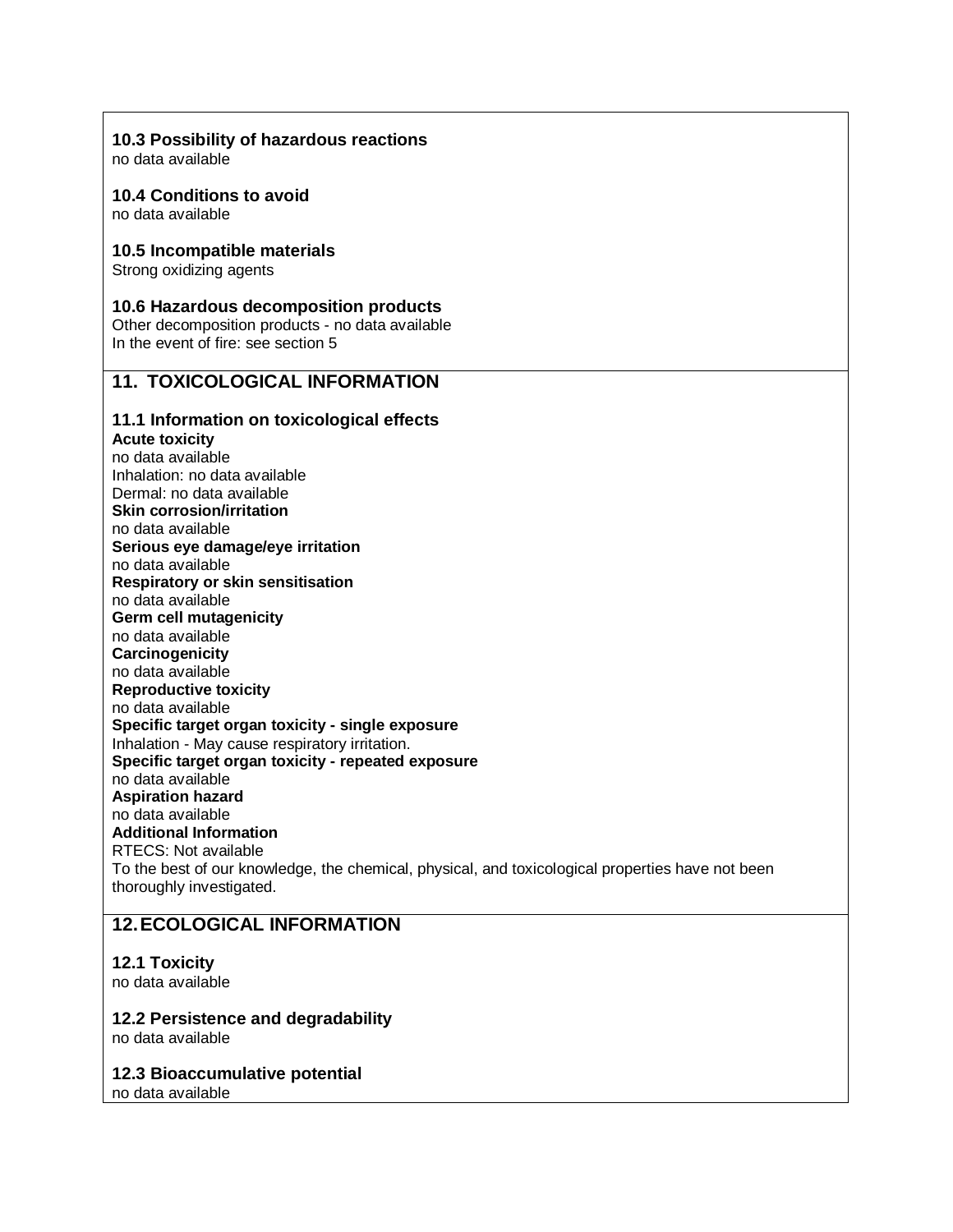## **12.4 Mobility in soil**

no data available

### **12.5 Results of PBT and vPvB assessment**

PBT/vPvB assessment not available as chemical safety assessment not required/not conducted

### **12.6 Other adverse effects**

no data available

## **13.DISPOSAL CONSIDERATIONS**

## **13.1 Waste treatment methods**

#### **Product**

Offer surplus and non-recyclable solutions to a licensed disposal company. Contact a licensed professional waste disposal service to dispose of this material.

#### **Contaminated packaging**

Dispose of as unused product.

## **14.TRANSPORT INFORMATION**

#### **DOT (US)**

Not dangerous goods **IMDG** Not dangerous goods **IATA** Not dangerous goods

## **15.REGULATORY INFORMATION**

#### **SARA 302 Components**

SARA 302: No chemicals in this material are subject to the reporting requirements of SARA Title III, Section 302.

### **SARA 313 Components**

SARA 313: This material does not contain any chemical components with known CAS numbers that exceed the

threshold (De Minimis) reporting levels established by SARA Title III, Section 313.

## **SARA 311/312 Hazards**

Acute Health Hazard

#### **Massachusetts Right To Know Components**

No components are subject to the Massachusetts Right to Know Act.

#### **California Prop. 65 Components**

This product does not contain any chemicals known to State of California to cause cancer, birth defects, or any other reproductive harm.

## **16.OTHER INFORMATION**

**Full text of H-Statements referred to under sections 2 and 3.** Eye Irrit. Eye irritation H319 Causes serious eye irritation. H335 May cause respiratory irritation. STOT SE Specific target organ toxicity - single exposure **HMIS Rating** Health hazard: 1